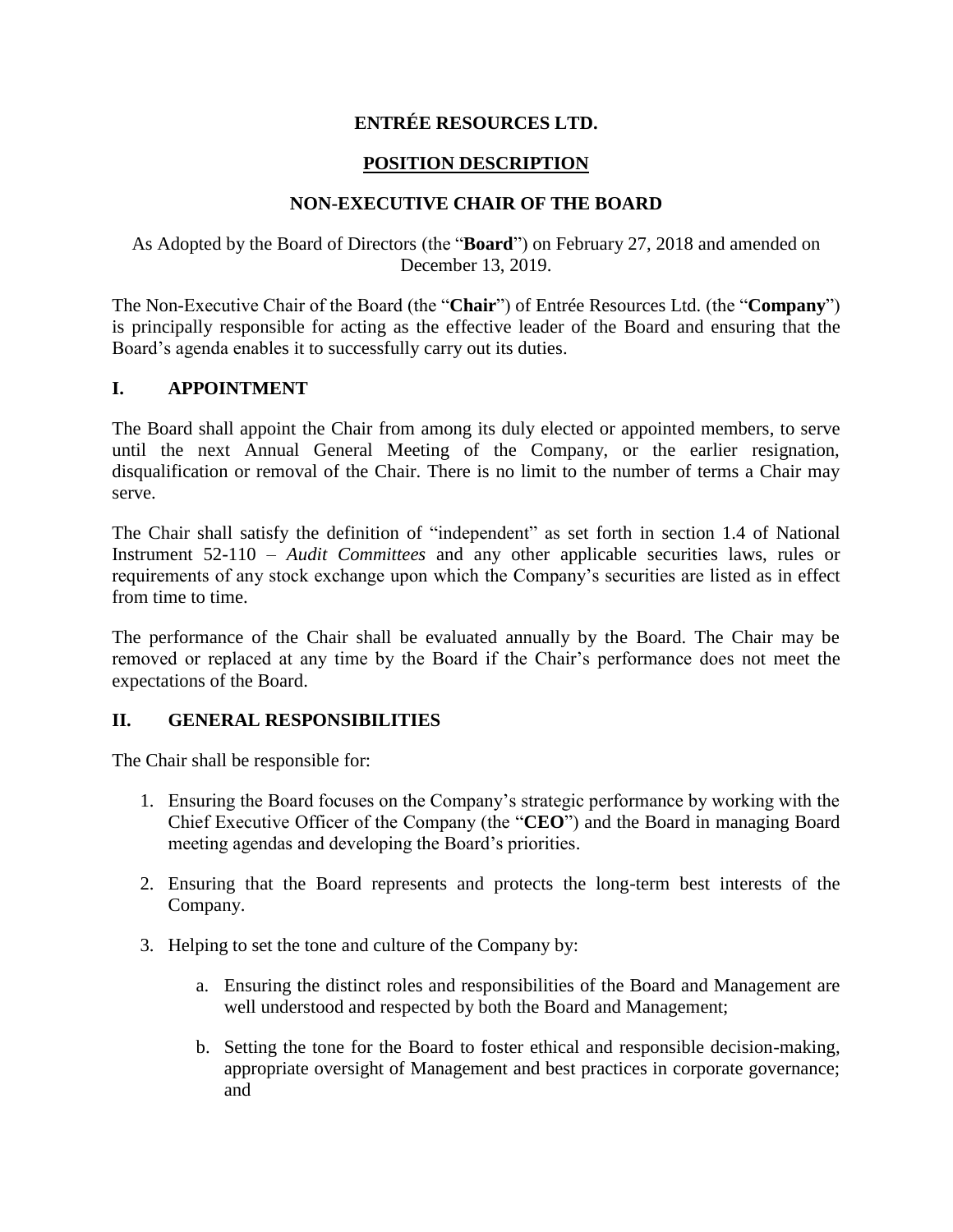- c. Fostering a spirit of respect, trust and collegiality among Directors, and between the Board and Management, where thoughtful, probative questions and thorough discussions are encouraged.
- 4. Managing relationships by:
	- a. Acting as a liaison between the Board and the CEO, and providing advice, counsel and mentorship to the CEO and to individual Directors;
	- b. Serving as a key interface between Directors; and
	- c. Engaging with shareholders, other stakeholders of the Company and the public where appropriate.
- 5. Ensuring the adoption of, and compliance with, procedures so that the Board effectively carries out its responsibilities in compliance with the Mandate of the Board of Directors, and conducts its work efficiently and independently from Management.

## **III. SPECIFIC DUTIES**

Without limiting the generality of the responsibilities described above, the Chair shall also have the following specific duties:

Board Management and Structure

- 6. Ensure that the Board is properly organized, functions effectively and meets its obligations and responsibilities, including those relating to corporate governance matters.
- 7. Establish the frequency of Board meetings and review such frequency from time to time, as considered appropriate or as requested by the Board, including periodic meetings of independent Directors without members of Management present.
- 8. Chair Board meetings.
- 9. In concert with the CEO and Corporate Secretary of the Company, develop and set the agendas for Board meetings.
- 10. Ensure that all business set out in the Board meeting agendas is fully discussed and brought to resolution, as required.
- 11. Encourage full participation by all Board members and facilitate discussion and debate, as necessary.
- 12. Deal effectively with dissent and work constructively towards arriving at decisions and achieving consensus.
- 13. Ensure that all Board members are properly informed and that sufficient information is provided to enable Directors to form appropriate judgements.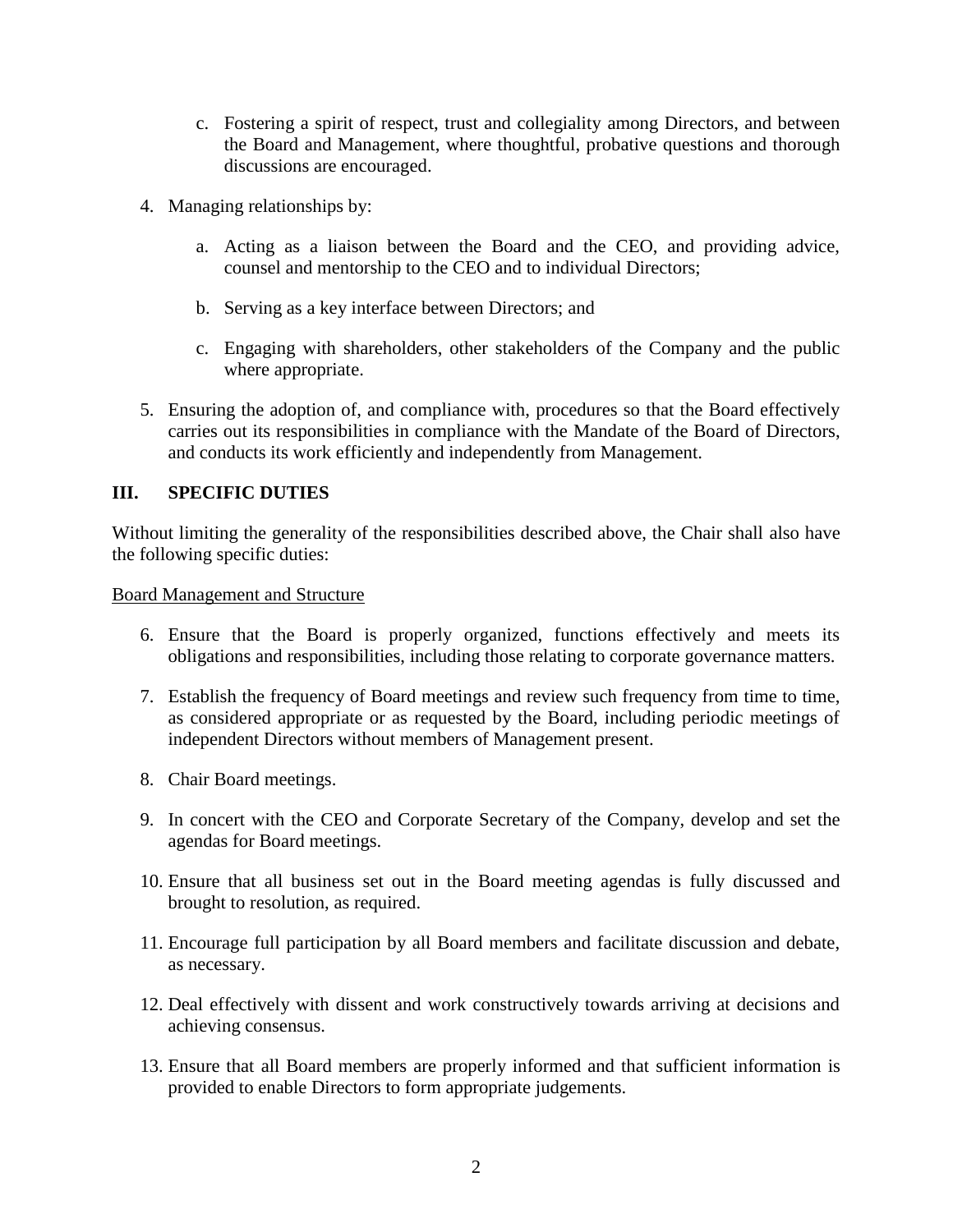- 14. Ensure that the Board has the opportunity to meet in separate closed sessions with internal personnel or outside advisors, as needed or appropriate.
- 15. Ensure that such other resources as the Chair may consider appropriate are made available to the Board to adequately support its work.
- 16. In concert with the Corporate Secretary, ensure that Board discussions and decisions are properly summarized and recorded.
- 17. Assist and support the chair of the Corporate Governance & Nominating Committee (the "**CGNC**") in the administration of the evaluation of the performance and effectiveness of the Board, all individual Directors and committee chairs.
- 18. Together with the CGNC, support the continuing education of Directors.
- 19. Together with the CGNC, and in consultation with the CEO, participate in the Director recruitment process.
- 20. Together with the CGNC, support the orientation of new Directors.

#### Advisory, Relations and Communications

- 21. Establish a system that provides for maintaining a liaison and communication with all Directors and committee chairs to bring important issues forward, co-ordinate input from Directors and optimize the effectiveness of the Board and its committees.
- 22. Provide advice, counsel and mentorship to individual Directors to assist them to improve performance and, if necessary, discuss matters relating to poor attendance or unsatisfactory performance or conduct.
- 23. Work with the CEO to ensure effective relations with the members of the Board, shareholders, other stakeholders of the Company and the public.
- 24. Provide independent advice and counsel to the CEO on various issues.
- 25. Communicate with the CEO regarding concerns of the Board, shareholders, other stakeholders and the public.
- 26. Work closely with the CEO to ensure management strategies, plans and performance are appropriately represented to the Board.
- 27. At the request of the CEO, assist in representing the Company in a general industry and community context.
- 28. At the request of the CEO, or where appropriate, represent the Board at official functions and meetings with major shareholder groups and other stakeholder groups.